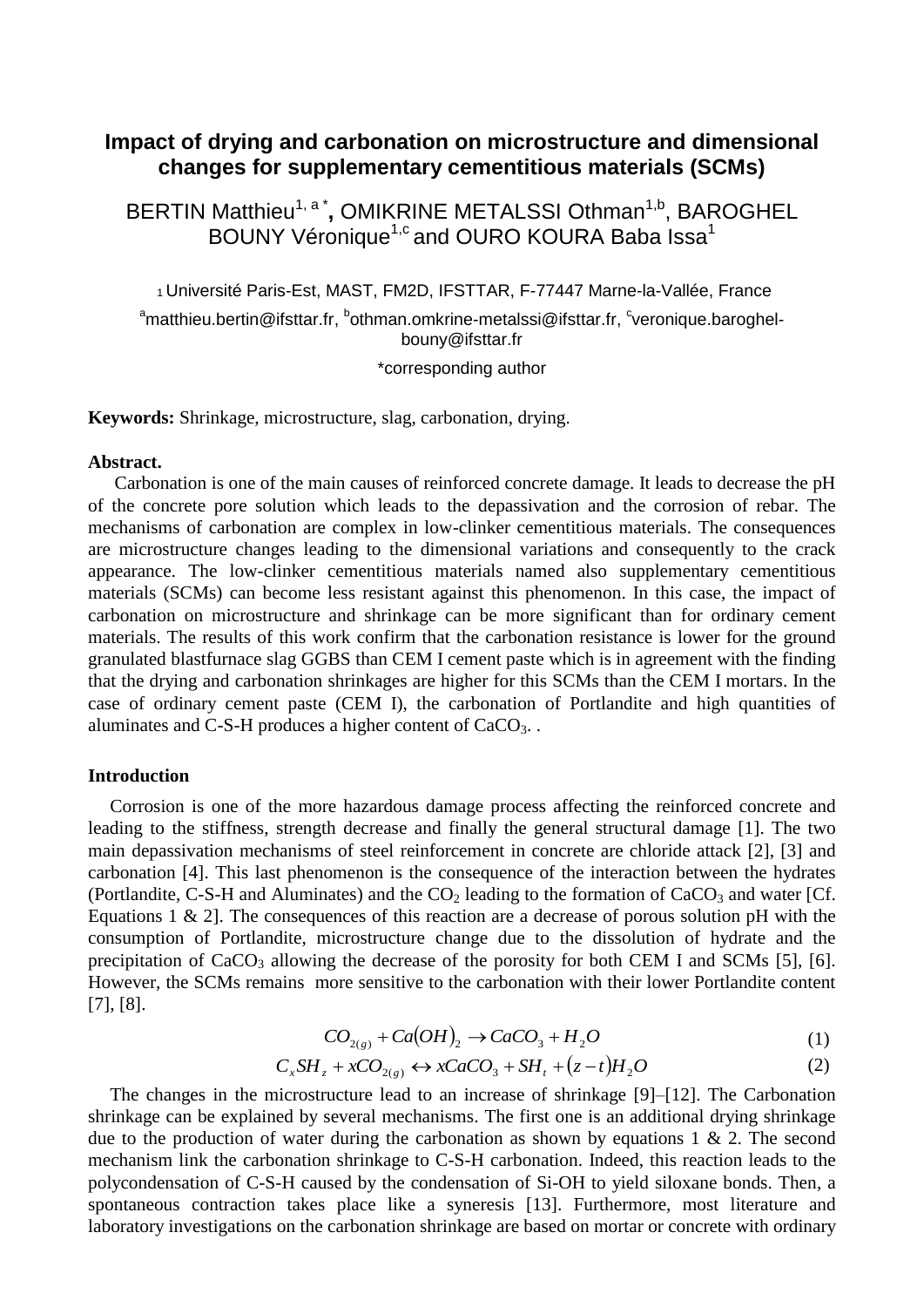cement, and few works were focused on the SCMs. The use of this last type of materials causes a decrease in the  $Ca(OH)_2$  content due to the dilution of clinker and its consumption by the pozzolanic reaction. In the blended cements, the carbonation resistance is lower than the ordinary cement (CEM I), as the Portlandite content decreases and the C-S-H content increases. Therefore, this suggest an increase of the carbonation shrinkage when SCMs are used.

In this paper, the effects of the coupling between carbonation and drying on pore structure, the microstructure and saturation profiles are studied on cement paste for both cement pastes (CEM I and SCMs). Shrinkage is studied on mortar because this material is more realistic than cement paste. The results of this mechanism are presented and discussed.

#### **Materials and methods**

#### **Materials and conservation**

Two paste systems (CEM I (PCM) and CEM I with replacement by 60% GGBS (Ground Granulated Blastfurnace Slag) (P6S), representing the SCMs used in this study, with W/B ratio of 0.57 were investigated. The replacement in the manufacture of the two systems was by volume. The chemical composition of CEM I 52.5 R and SMCs were determined by X-ray fluorescence (XRF) [Table 1]. The clinker phase contents are calculated according to Bogue's approach and shown in Table 2. The Blaine fineness is 4740 cm<sup>2</sup>/g for the GGBS and 4900 cm<sup>2</sup>/g for the CEM I.

|                            |                                                                     |  |  | $SiO2$ Al <sub>2</sub> O <sub>3</sub> Fe <sub>2</sub> O <sub>3</sub> TiO <sub>2</sub> MnO CaO MgO SO <sub>3</sub> K <sub>2</sub> O Na <sub>2</sub> O P <sub>2</sub> O <sub>5</sub> |  |  |  |
|----------------------------|---------------------------------------------------------------------|--|--|------------------------------------------------------------------------------------------------------------------------------------------------------------------------------------|--|--|--|
| <b>CEM I 52.5R</b><br>(% ) | 1.50                                                                |  |  | 20.50 4.60 2.40 0.30 0.00 63.40 2.00 3.60 0.74 0.13 0.30                                                                                                                           |  |  |  |
| GGBS(%)                    | $(+1.33)$ 36.06 11.22 0.38 0.74 0.22 41.75 6.20 2.84 0.52 0.19 0.01 |  |  |                                                                                                                                                                                    |  |  |  |

Table 1: Chemical composition of raw materials

| Table 2: Mineralogical composition of CEM I 52.5R |  |                              |  |  |  |  |  |
|---------------------------------------------------|--|------------------------------|--|--|--|--|--|
|                                                   |  | $C_3S$ $C_2S$ $C_3A$ $C_4AF$ |  |  |  |  |  |

CEM I 52,5R (%/cement) 68 10 9 7

Cement paste specimens were cast in PVC moulds  $(\emptyset = 5.5 \text{ cm}, \text{ h} = 19 \text{ cm})$  and were unmoulded after 24h. Then, they were kept in water during 48h. After this curing time  $(t_0=3$  days), some samples were sawn. 3 cm of each sample on the top and the bottom were removed to limit the heterogeneity. Two kinds of samples were produced: cut and uncut [Fig. 1]. The uncut samples were used to validate results of the cut samples by comparison between the mass loss kinetics of the two kinds of samples. The samples cut in slices allow obtaining the porosity and the saturation profiles.

After this sawing operation, the bottom and the lateral sides of each specimen were sealed with two layers of aluminium foil sheets to ensure an unidirectional moisture transfer in the samples. All samples were kept in a chamber with a relative humidity (RH) of 65% at  $T=20^{\circ}$ C in an environment without  $CO_2$  (use of soda lime to trap  $CO_2$  in the chamber). After  $t_0+28$  days, a part of samples were put in an environment with T=20 $^{\circ}$ C, RH=65% and [CO<sub>2</sub>]=3% in an accelerated carbonation chamber. Throughout the rest of the article, the only drying condition is named condition "D" and the coupled drying-carbonation condition is named condition "C". Characterisations using different techniques presented thereafter were performed on the samples at  $t_0=3$  days,  $t_0+7$ ,  $t_0+28$ ,  $t_0+56$  and  $t<sub>0</sub>+118$  days. In addition to these characterisations, weight monitoring was carried out for all samples.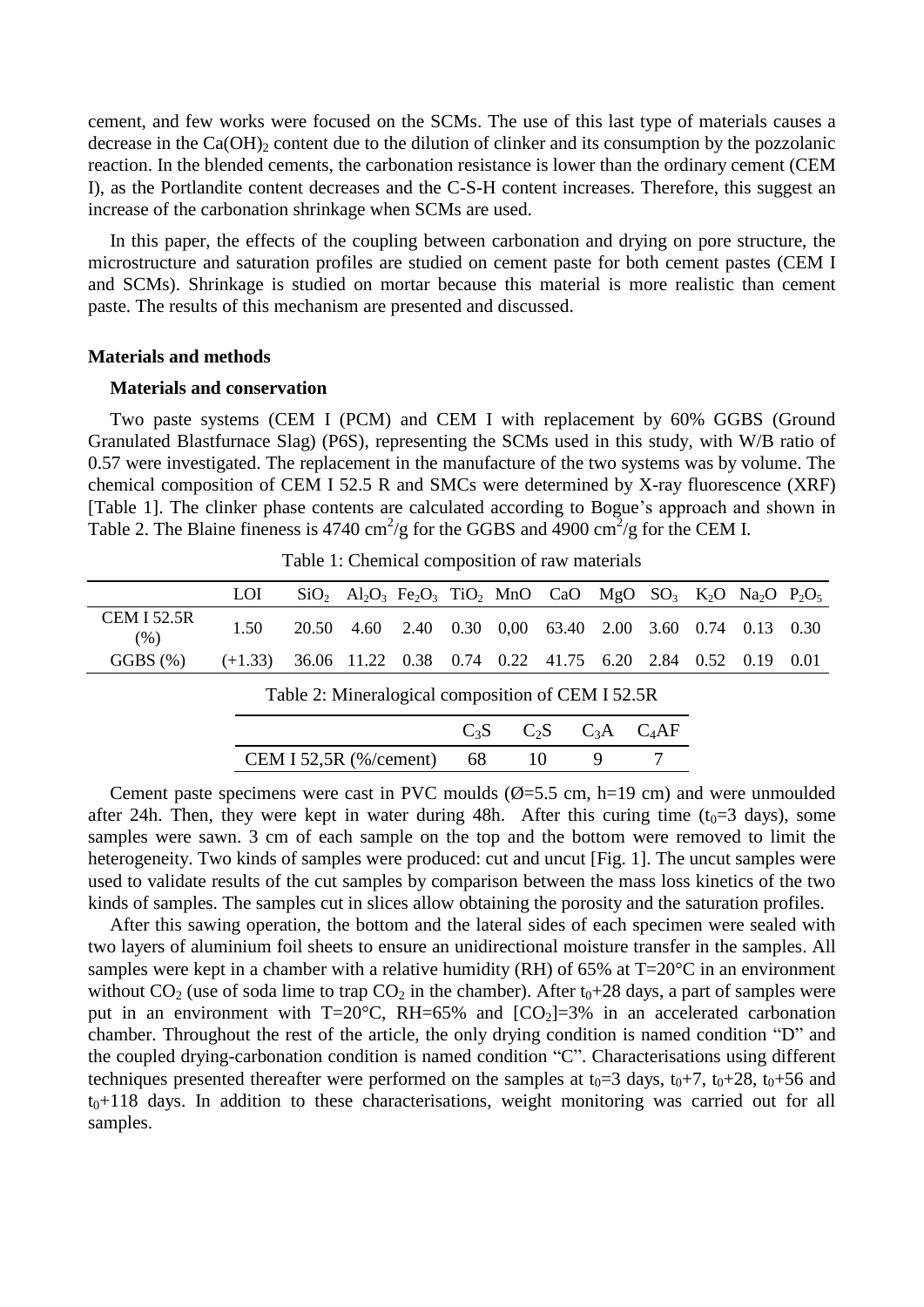

Figure 1: Cut and uncut samples used in this study (MIP and TGA measurements are carried out on slices with  $\rightarrow$ 

On the other hand, two mortars (MCM and M6S) according to the proportions given in Table 3 were investigated for shrinkage because this part of the study can't be performed on cement paste (not realistic material). The cement type is the same ordinary Portland cement (OPC) CEM I 52.5R used in the first part of this study and the sand is a standard one. The other mortar is composed of CEM I and 60% of GGBS.

|  |  |  | Table 3 : Mix proportions |
|--|--|--|---------------------------|
|--|--|--|---------------------------|

|            | Sand [ $\text{kg/m}^3$ ] | <b>CEM I 52.5R</b><br>[ $kg/m^3$ ] | <b>GGBS</b><br>[ $kg/m^3$ ] | water<br>[ $kg/m3$ | Water/Binder | $C_s$ at 28 days<br>[MPa] |
|------------|--------------------------|------------------------------------|-----------------------------|--------------------|--------------|---------------------------|
| <b>MCM</b> | 1333.6                   | 444.5                              |                             | 355.6              | 0.80         | 21.2                      |
| M6S        | 1333.6                   | 177.8                              | 249.8                       | 355.6              | 0.83         | 21.7                      |

Prismatic samples (40x40×160 mm) [Fig. 2] were manufactured and demoulded 24h after casting. After 28 days of curing under water, the specimens were sealed on their lateral faces by aluminium foil sheets in order to impose the drying only in the longitudinal direction and to ensure unidirectional  $CO<sub>2</sub>$  diffusion during accelerated carbonation test. Then, specimens were dried using an oven at 45  $\degree$  C and a relative humidity (RH) of 65% for 28 days. After that, the samples were divided into two parts: the first one was exposed at a temperature of 20  $\degree$  C, RH = 65 % and [CO<sub>2</sub>] = 0% (trap with soda lime) which corresponds to the case of drying. The second part used mainly to study carbonation was exposed to the same conditions of temperature and relative humidity but with  $[CO<sub>2</sub>] = 10\%$  in an incubator.



Figure 2: Specimen description

## **Methods**

Accelerated carbonation test was carried out at  $T=20^{\circ}$ C, RH=65%,  $[CO_2]=3\%$  for cement paste and  $[CO<sub>2</sub>]=10%$  for mortar.

The carbonation depths were measured at different time using a coloured indicator (phenolphthalein) sprayed on the sections of the split samples. This indicator allows distinguishing the pH ranges by separating between values above or below 9. The non-colored zone ( $pH < 9$ ) is considered totally carbonated while the purple zone (pH > 9) is not fully carbonated.

Saturation degree was obtained by hydrostatic weighting and drying at 80°C. This measurement is performed on 3 samples. For Thermogravimetric analysis (TGA) and Mercury Intrusion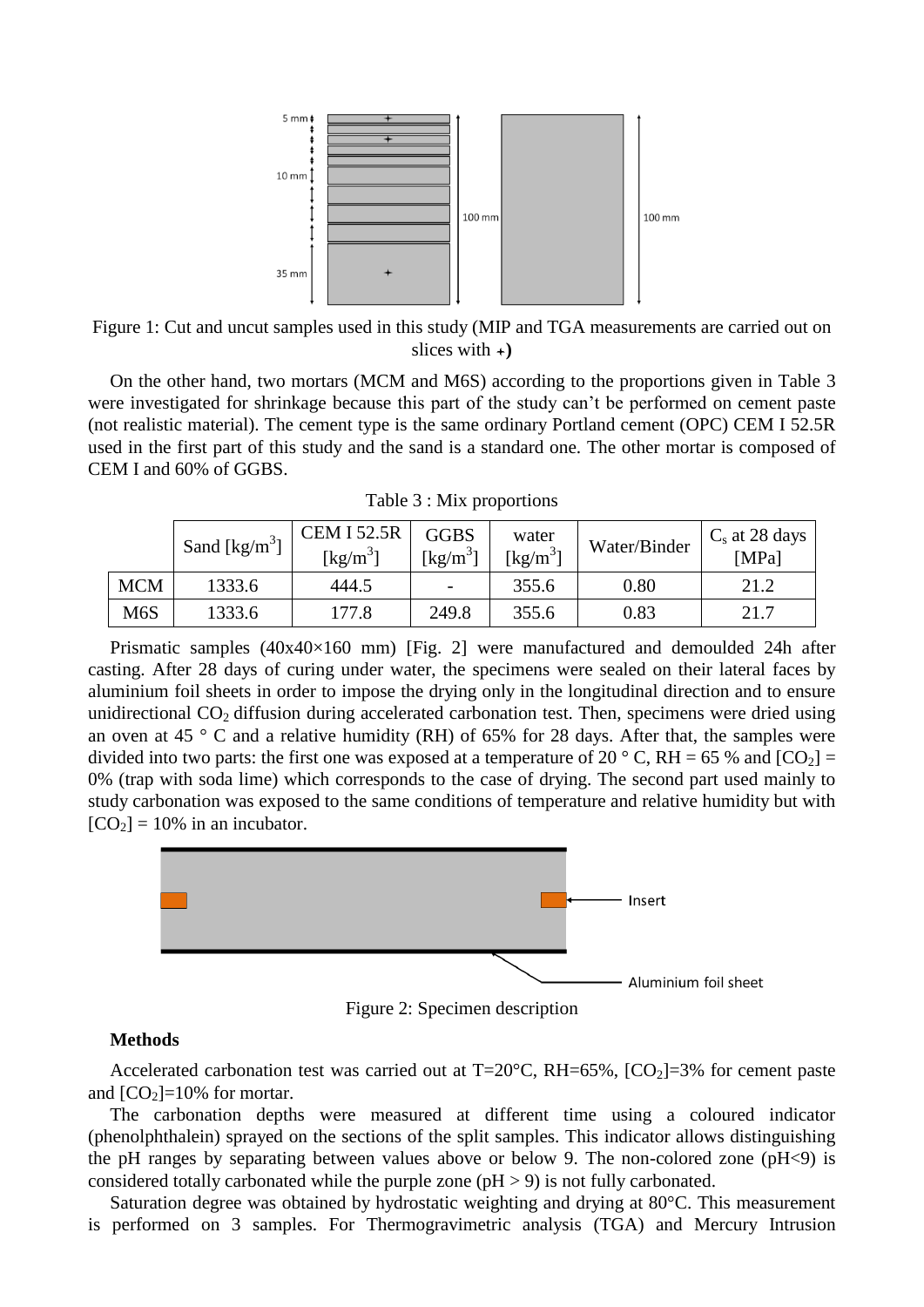Porosimetry (MIP) analyses, samples were freeze dried for 72h at P=0.1 mbar. These measurements are performed on one sample at each measurement time. TGA was performed in a NETZSCH STA 409E instrument under nitrogen atmosphere for samples with GGBS and under air for the other samples, heating from 25°C to 1250°C with a heating speed of 10°C/min. For the samples with GGBS substitution, a nitrogen atmosphere is used to prevent slag compounds oxidation which leads to an increase of sample mass. This technique was used to quantify the amount of  $Ca(OH)_2$  and CaCO3. The mass losses are measured by the derivative method because this method is appeared to be reproducible in addition to the ease of its application. The Portlandite content is calculated from Eq. 3 and the  $CaCO<sub>3</sub>$  content from Eq. 4.

$$
x_{CH} = \frac{\Delta m_{T_1 \to T_2}}{m_{s_{-}T = 1100C}} \cdot \frac{MW_{CH}}{MW_{w}} \cdot 100
$$
 (3)

where  $x_{CH}$  (%) is the Portlandite content per g of cement,  $\Delta m_{T_1 \to T_2}$  (g) is the mass loss between T<sub>1</sub>=465°C and T<sub>2</sub>=560°C in the CEM I case and between T<sub>1</sub>=430°C and T<sub>2</sub>=530°C for the GGBS case,  $m_{s_T=1100^{\circ}C}$  (g) is the sample mass at T=1100 $^{\circ}C$ , MW<sub>CH</sub> (g.mol<sup>-1</sup>) is the Portlandite molecular weight and  $MW_w(g.mol^{-1})$  is the water molecular weight.

$$
x_{c\overline{c}} = \frac{\Delta m_{T=560^{\circ}C \to T=1100^{\circ}C}}{m_{s_{T=1100^{\circ}C}}} \cdot \frac{MW_{c\overline{c}}}{MW_{cO_2}} \cdot 100
$$
 (4)

where  $x_{c\bar{c}}$  (%) is the calcium carbonate content per g of cement in percent,  $\Delta m_{T=560^{\circ}C_{\rightarrow}T=1100^{\circ}C}$  (g) mass loss between T=560°C and T=1100°C,  $m_{s_T=1100^{\circ}C}$  (g) sample mass at T=1100°C,

 $MW_{c\overline{c}}(g \text{.mol}^{-1})$  calcium carbonate molecular weight and  $MW_{cO_2} (g \text{.mol}^{-1})$  CO<sub>2</sub> molecular weight.

Furthermore, pore size distribution was obtained by MIP with a commercial porosimeter (Micromeritics' *AutoPore IV* 9500 Series) using a maximum intrusion pressure of 400 MPa. This technique is used to assess the pore size distribution in a comparable manner and to obtain a qualitative evolution of this pore size distribution. The porosity obtained by MIP is calculated as the mercury intrusion volume.

Finally, dimensional variation tests were carried out in accordance with the French standard procedure NF P15-433 using a retractometer. The measurement started just after water-curing. The length difference between specimen and a reference invar rod of 160 mm long is read thanks to insert fixed on the specimens during casting [Fig. 2]. The value of shrinkage  $\varepsilon$  ( $\mu$ m/m) is obtained.

#### **Results and discussion**

## **Mass loss and carbonation kinetics**

Evolution of mass loss per drying surface versus the square root of time is shown in Fig. 3a for the CEM I cement paste and CEM I +60% GGBS. In the CEM I paste case, the evolution is linear. Therefore, there is no significant change in the microstructure during drying within the investigated period. In the CEM I +60% GGBSSCMs pastes case, the evolution is not linear versus square root time. The slope change takes place around one week. This change is due to a significant modification in the microstructure which leads to a lower apparent diffusivity when the GGBS reactions take place. Before one week, P6S  $(-1000 \text{ g.m}^2 \cdot \text{d}^{-0.5})$  dries faster than PCM  $(-420 \text{ g.m}^2 \cdot \text{d}^{-1})$ <sup>0.5</sup>), whereas after one week P6S  $(-120 \text{ g.m}^{-2} \text{.d}^{-0.5})$  dries slower.

The results of carbonation kinetics obtained by the measurement of carbonation depth with phenolphthalein spray test are shown in Fig. 3b. At 28 carbonation days for both binders, the carbonation depths are similar. One possible explanation is that, at early age, drying is slower than the carbonation. This explanation need to be confirmed. However, at 91 carbonation days, the carbonation depth for CEM I+60% GGBS is higher (5.4 mm) than CEM I (2.3 mm). The pH of CEM I +60% GGBS paste pore solution and the Portlandite content are lower than for CEM I paste.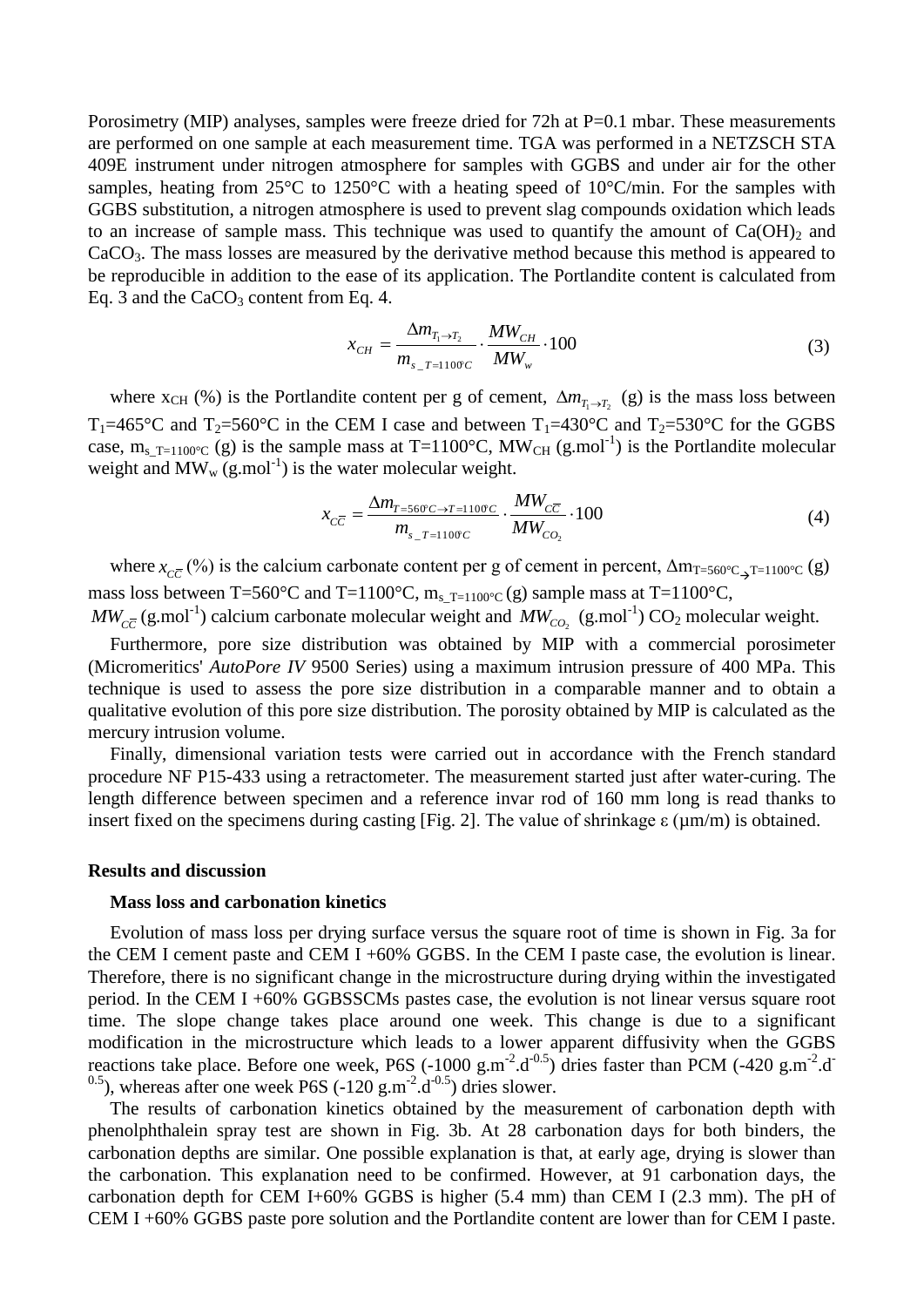Therefore the pH of CEM I +60% GGBS is reduced faster below the colour change of the phenolphthalein indicator.



Figure 3: Evolution of mass variation to drying surface ratio (a) and carbonation depth (b) versus the square root of time for PCM and P6S

## **Microstructure**

Fig. 4a shows the evolution of Portlandite content with time and depth for CEM I cement paste. At  $t_0$ , the Portlandite content per g of cement is the same in the entire sample and around 24%. For each depth, the Portlandite content increases with the time between  $t_0$  and 28 days. This is due to the hydration of clinker. Moreover, in the condition D, the Portlandite content is constant for a time longer than 28 days. This finding is the same in the condition D where the Portlandite content is also the same at the depths of 1-1.5 cm. the Portlandite content is constant for a time longer than 56 days at the depth of 6.5-10.0 cm. This Portlandite content in the GGBS cementSCMs paste [Fig. 4b] is lower than in the CEM I cement paste. This is due to the clinker dilution. The same trends are observed for P6S than PCM. Nevertheless, at the depth of 0-0.5 cm, the Portlandite contents decrease due to carbonation which is confirmed by the Fig. 5 a & b where the  $CaCO<sub>3</sub>$  contents are constant at all the time except for the surface in the condition C for both binders. In the [Table 4,](#page-5-0) for both binders the ratio is above 1, therefore C-S-H and Aluminates are carbonated. The carbonation of C-S-H is higher for the P6S (ratio  $= 6$  at a carbonation time  $= 90$  days) than PCM (ratio  $= 1.8$  at a carbonation time=90 days). For both binders, at all the time in the condition D, the  $CaCO<sub>3</sub>$  contents near to the surface are higher than the other depths. This is due to the carbonation of a thin layer at the surface.



Figure 4: Evolution of Portlandite content with time for PCM (a) and for P6S (b) D: drying condition – C: coupled drying and carbonation conditions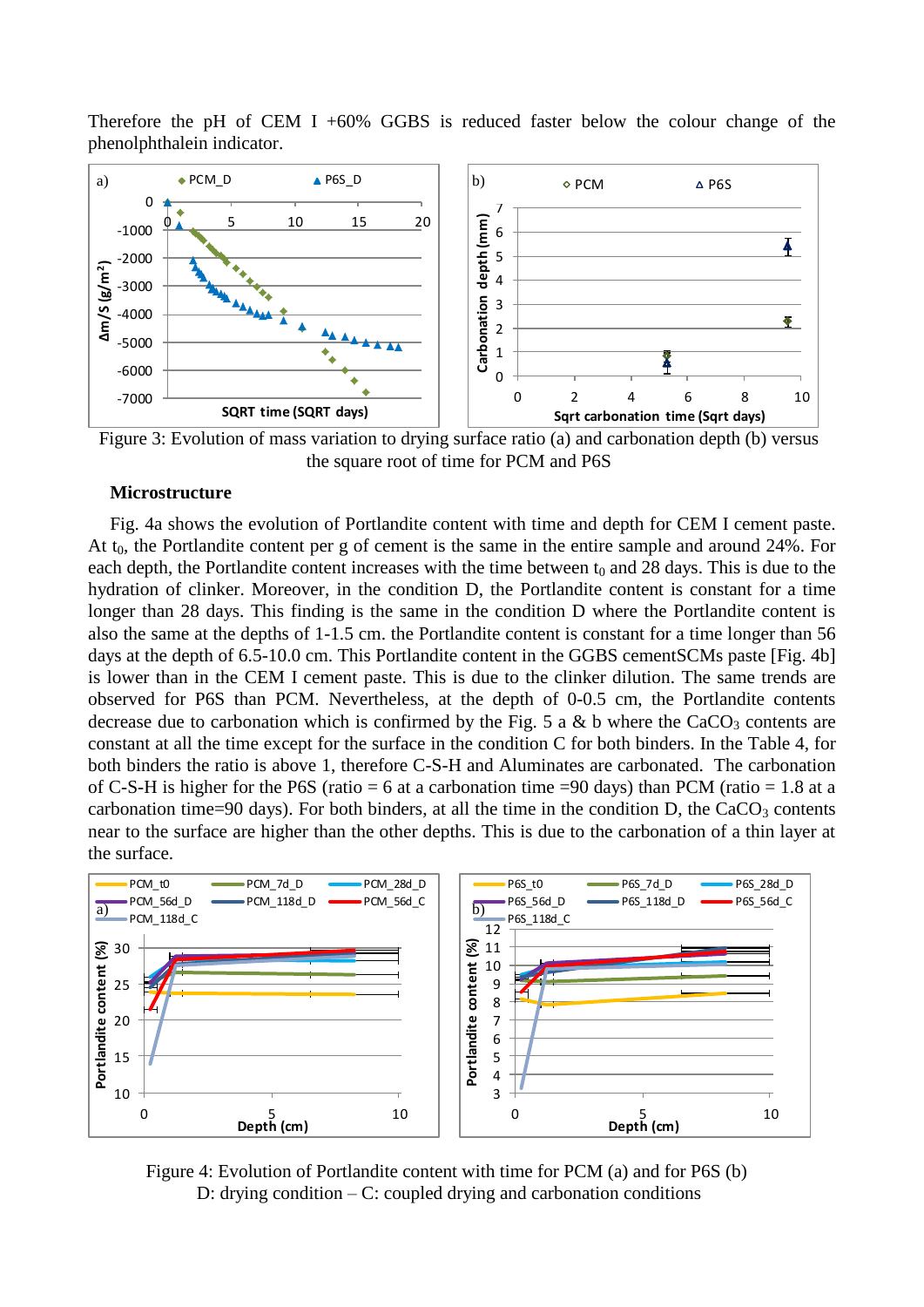

<span id="page-5-0"></span>Figure 5: Evolution of  $CaCO<sub>3</sub>$  content with time for PCM (a) and for P6S (b), D: drying condition  $-C$ : coupled drying and carbonation conditions

|                         |     |     | $D\mathcal{L}^{\mathcal{C}}$ |  |  |
|-------------------------|-----|-----|------------------------------|--|--|
| Carbonation time [days] |     |     |                              |  |  |
| $\mathbf{u}_{CH}$       | 1.0 | 1.0 | 3.5                          |  |  |

Table 4 : molar variation of CaCO3 to molar variation of Portlandite ratio

#### **Pore structure**

Fig.6a shows the pore size distribution at the surface for the CEM I cement paste. In the condition D, the pore structure becomes a little coarser versus the time while the porosity decreases during the hydration process. For the slag cement paste [\[Figure 6b](#page-6-0)], the main pore diameter decreases a little and a second peak appears around 6 nm. These changes can be explained by the hydration of clinker and the GGBS reaction.

Fig. 7a shows a comparison of the pore size distribution at the surface for PCM between the conditions D and C. The main pore diameter decreases in the condition C. The porosity obtained by MIP is 34.5 % at 118 days in the condition D and 31.3 % in the condition C. This pore structure change can be explained by the filling of the porosity by the  $CaCO<sub>3</sub>$  which leads to decrease the main pore diameter. For the P6S [\[Figure 7b](#page-6-1)], the bigger pore does not change in both condition whereas the smaller pore diameter increases after 118 days in the condition C. Moreover, the porosity obtained at 118 days in the condition D is 40.8 % and 32.1 % in the condition C. This change can be explained by a change of pore structure of gel due to the carbonation of C-S-H which leads to a coarser porosity whereas the precipitation of CaCO<sub>3</sub>. At the core of CEM I cement paste [Fig. 7a], the pore diameter decreases between  $t_0$  and  $t_0+118$  days from 220 nm to 20 nm due to hydration process. The same trend is observed for the blended slag paste where the pore diameter decreases from 630 nm to 6 nm. At the depth of 6.5-10.0 cm, samples are subjected to neither drying nor carbonation. At the surface, the GGBS pastes have a coarser porosity than the CEM I cement paste due to the drying which stops the hydration. The GGBS cement pastes have a finer pore structure than the CEM I cement paste one at a depth of 6.5-10.0 cm without drying.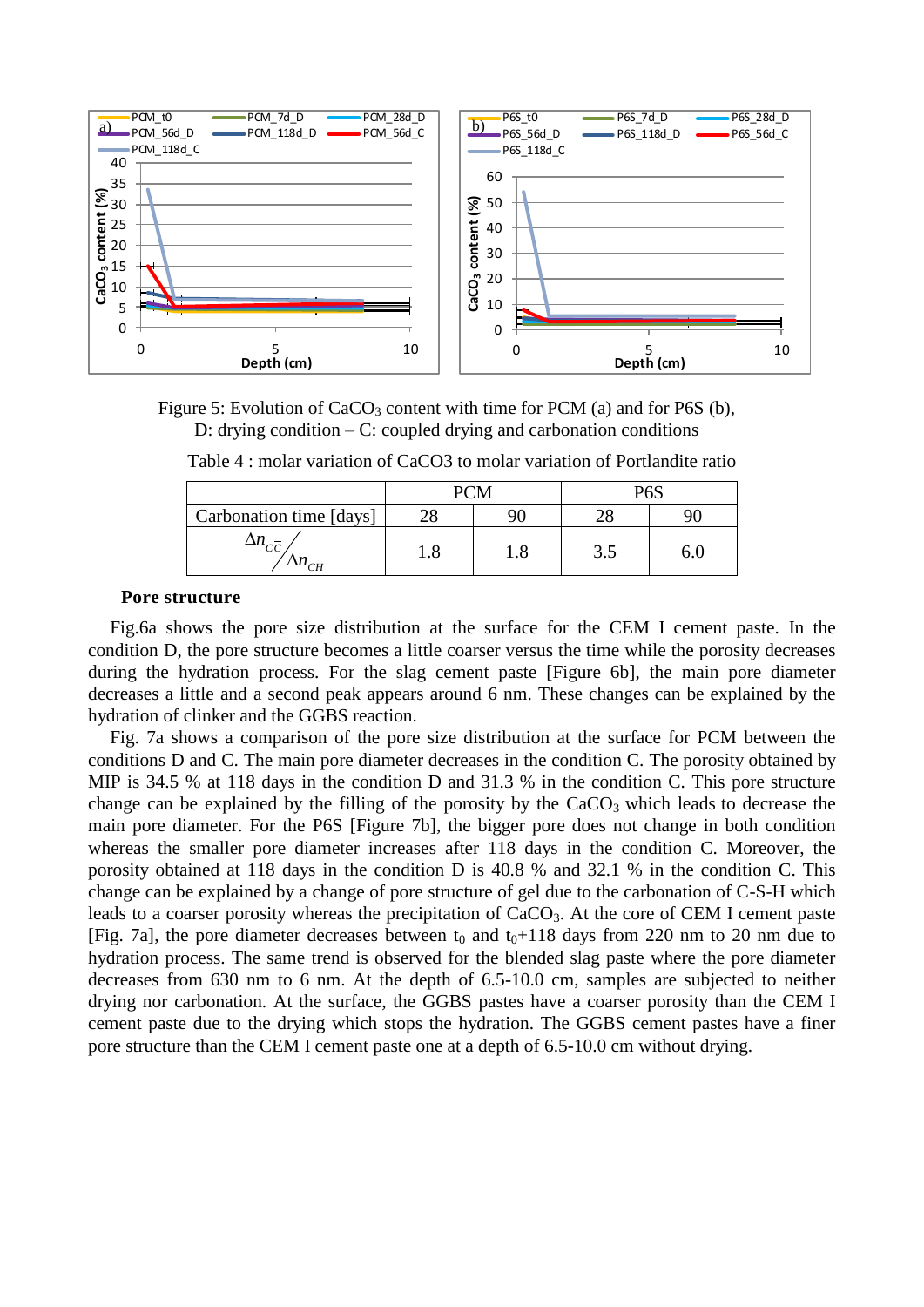

<span id="page-6-0"></span>Figure 6: Evolution of the pore size distribution for PCM (a) and for P6S (b) at a depth of 0.0-0.5 cm in the drying condition (D)



<span id="page-6-1"></span>Figure 7: Comparison of the pore size distribution between the conditions  $D & C$  for the PCM (a) and for P6S (b) at a depth of 0.0-0.5 cm D: drying condition  $-C$ : coupled drying and carbonation conditions

Fig. 8 shows the evolution of saturation degree profiles at different times in the conditions D for a CEM I cement paste [Fig. 8a] and for the GGBS cement paste [Fig.8b]. For both binders, the saturation degree decreases when the depth goes to the surface due to drying. For the CEM I cement paste [Fig. 8a], the surface seems to be close to equilibrium with the atmosphere from  $t_0+28$  days. The depth affected by the drying at  $t_0+7$  days is 3 cm and 5 cm from  $t_0+28$  days. For the slag cement paste [Fig. 8b], the surface seems to be close to equilibrium with the atmosphere from  $t_0+7$  days. The depth impacted by the drying at  $t_0+7$  days is 4 cm and 6 cm from  $t_0+28$  days. After 56 days profiles for both pastes are very similar. The difference of saturation evolution can be explained by an initial faster drying  $(t < 7$  days) in the slag cement paste due to a higher porosity as shown by the MIP results and the mass loss kinetics.

For the PCM [\[Figure 9a](#page-7-0)], the profiles obtained in both conditions C and D at 56 days and 118 days are similar. Therefore, profiles do not seem to be affected by the carbonation. This can be explained by the low carbonation depth (2 mm at 118 days). For the P6S [Fig. 9b], the saturation degree changes at the surface between both conditions. At the surface in the condition D, the saturation is 48 % and in the condition C, is 21 %. Therefore, carbonation seems impact the sorption isotherm. This can be due to a modification of the pore structure of gel as observe in the [Figure 7b](#page-6-1).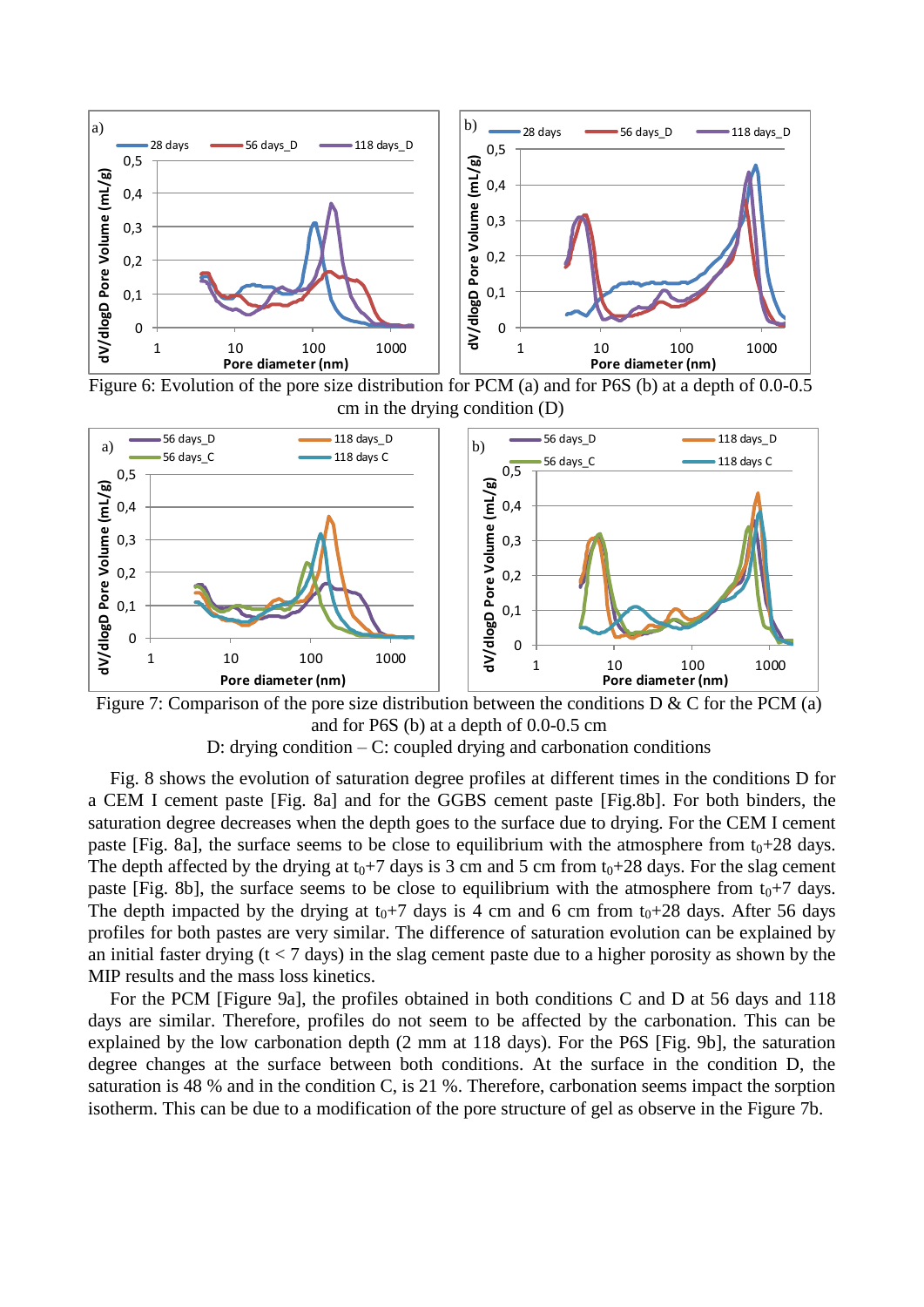





<span id="page-7-0"></span>Figure 9: Comparison of saturation degree profiles in D and C conditions for PCM (a) and for P6S (b)

# **Shrinkage**

Evolutions of total shrinkage versus the time are shown in Fig. 10a. For both binders, at the beginning, the specimens swell. This can be due to thermal expansion and hydraulic pressure. In the drying condition, the shrinkage for the M6S (-570  $\mu$ m/m) is about 3 time higher than MCM (-200 µm/m) as observed by Güneyisi [14]. This can be due to a finer pore structure of M6S which lead to a higher capillary pressure as shown by MIP results [Fig. 6 a & b]. For both binders, total shrinkage in the drying and carbonation conditions is higher than one obtained in the drying condition. Therefore, the carbonation increases the shrinkage value as mentioned by Kamimura [15].

On the other hand, evolutions of carbonation shrinkage versus the time are shown in Fig. 10b. This carbonation shrinkage is 1.2 time higher for the M6S (- 950  $\mu$ m/m) than the MCM (- 780  $\mu$ m/m). This can be explained by the carbonation of C-S-H as observed by Chen [13] who explain that the main mechanism of shrinkage is the decalcification of C-S-H. For a C/S below 1.2, this shrinkage becomes non negligible. Moreover, when slag is used, the initial C/S and the carbonation resistance are lower than CEM I. Therefore the C/S is rapidly reduced faster below 1.2 and the carbonation shrinkage is higher. When carbonation shrinkage to drying shrinkage ratio is calculated, the obtained value for MCM is 3.9 and for M6S is 1.67. Therefore, these results confirm the considerable part of carbonation shrinkage in the total one for both binders.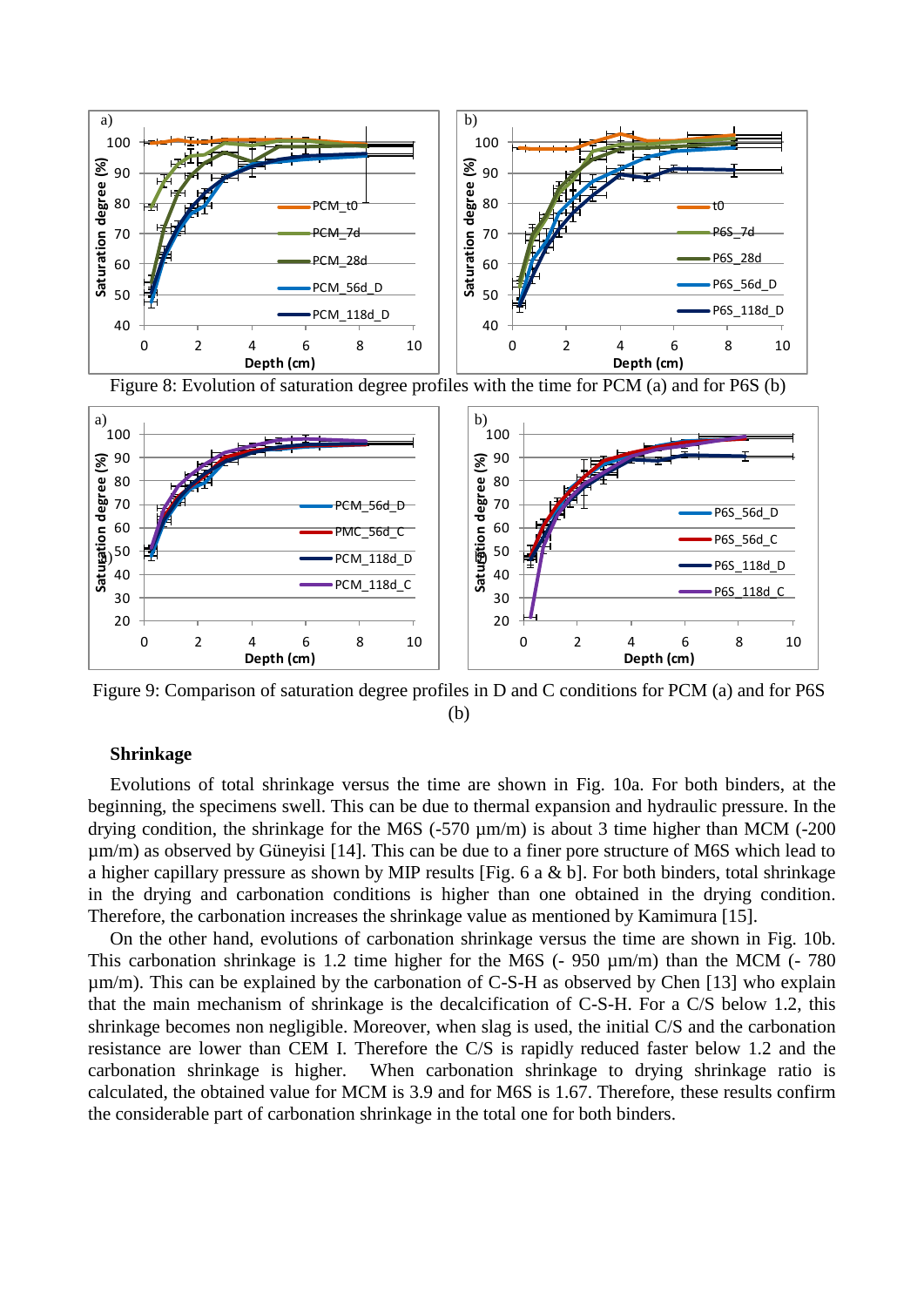

Figure 10: Evolution of total shrinkage (a) and carbonation shrinkage (b) versus time for MCM and M6S

D: T=20°C, RH=65%, [CO2]=0% – C: T=20°C,RH=65%, [CO2]=10%

## **Conclusion**

The carbonation resistance of P6S is lower than PCM as shown by the carbonation kinetics and the CaCO<sub>3</sub> content. The carbonation depth at 188 days in the condition C is 5.4 mm for the GGBS cement paste compared to 2.3 mm for the CEM I cement paste. Likewise, the  $CaCO<sub>3</sub>$  content is higher for the CEM I +60% GGBSSCMs paste (55% after 90 days of carbonation) in comparison with CEM I paste (34% at 90 days of carbonation). The same applies to the C-S-H and aluminates where the carbonation remains higher for slag cement paste ( *CH CC n n*  $\Delta$  $\Delta n_{c\bar{c}}/_{\Delta n}$  =6) than CEM I cement paste ( *CH CC n n*  $\Delta$  $\Delta n_{c\bar{c}}/$  =1.8). In the CEM I cement

paste, the porosity is fill by the  $CaCO<sub>3</sub>$  which lead to decrease the main pore diameter. In the GGBS cement paste case, the carbonation of C-S-H leads to a coarser porosity of gel. The pore diameter at 6 nm increases until 20 nm after carbonation. This change of pore structure of gel seems lead to decreases the saturation at the surface ( $S = 48\%$  in condition D and  $S =$ 21% in the condition C).

The drying shrinkage is higher for the CEM I + 60% GGBS mortar ( $\varepsilon_D$ =-570 µm/m) than CEM I  $(\epsilon_{D} = -200 \mu m/m)$ . This can be explained by the finer porosity of GGBS mortar which leads to a higher capillary pressure. The same applies to the carbonation shrinkage which is higher for the CEM I +60% GGBS mortar ( $\varepsilon_c$ =-950 µm/m) than CEM I mortar ( $\varepsilon_c$ =-780 $\mu$ m/m) after 90 days at  $[CO_2]$ =10%.

## **Acknowledgements**

The authors would like to thank Nanocem (nanocem.org) for the funding of this research and M. SAILLIO for TGA/DTA measurements.

# **References**

- [1] I. Fernandez, J. M. Bairán, et A. R. Marí, Corrosion effects on the mechanical properties of reinforcing steel bars. Fatigue and σ–ε behavior, Constr. Build. Mater. 101 (2015) 772-783.
- [2] S. Goñi et C. Andrade, Synthetic concrete pore solution chemistry and rebar corrosion rate in the presence of chlorides, Cem. Concr. Res. 20 (1990) 525-539.
- [3] C. Alonso, C. Andrade, M. Castellote, et P. Castro, Chloride threshold values to depassivate reinforcing bars embedded in a standardized OPC mortar, Cem. Concr. Res. 30 (2000) 1047- 1055.
- [4] L. J. Parrott, Some effects of cement and curing upon carbonation and reinforcement corrosion in concrete, Mater. Struct. 29 (1996) 164-173.